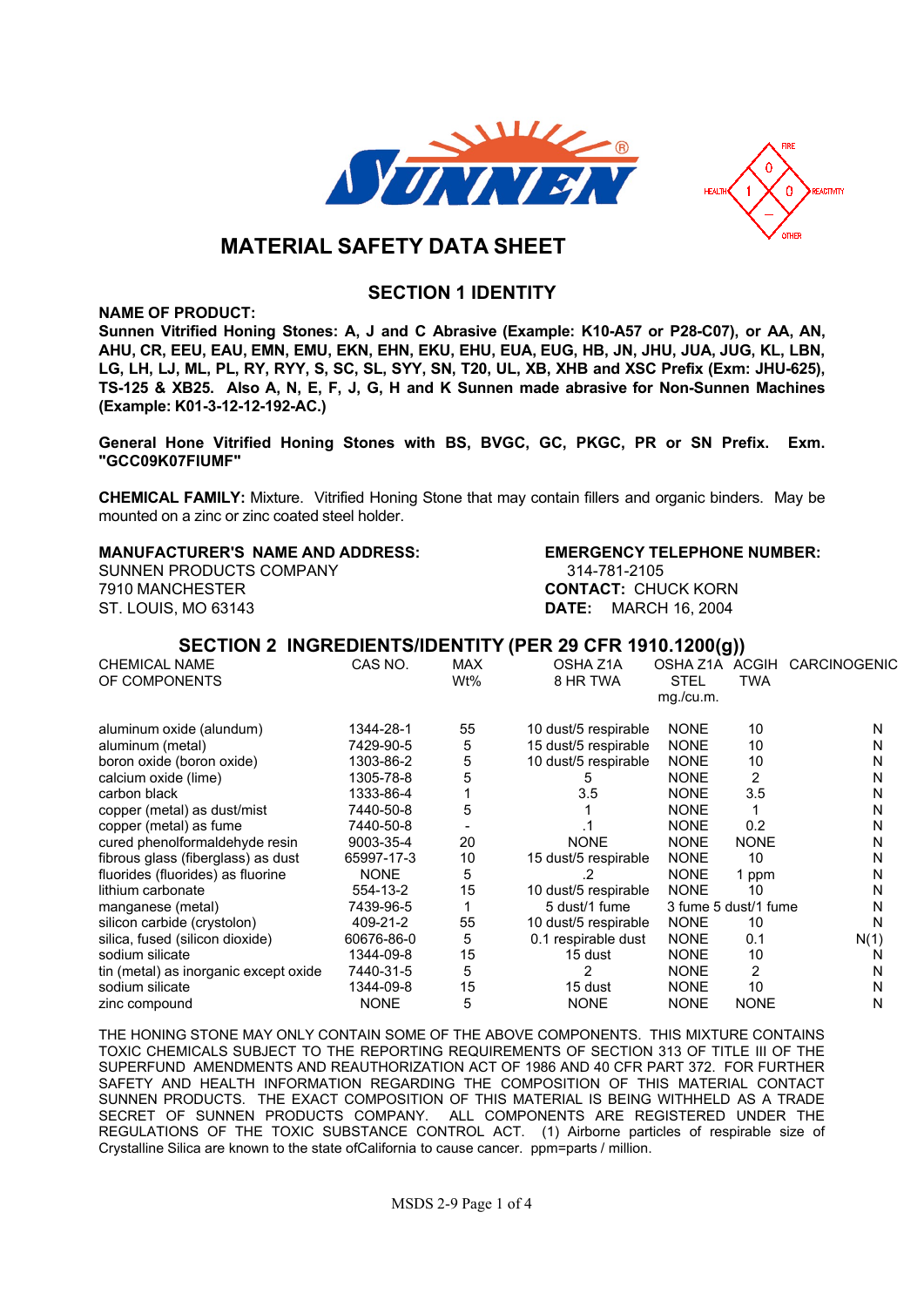**These mixture ingredients are cited on the following lists:**

| <b>NAME</b>            | CAS         | <b>CITATIONS</b>                                  |
|------------------------|-------------|---------------------------------------------------|
| ALUMINUM OXIDE         | 1344-28-1   | 4,9,13,16,17                                      |
| ALUMINUM               | 7429-90-5   | 4,5,8,9,10,11,12,13,14,15,17,18,21,22,23          |
| <b>BORON OXIDE</b>     | 1303-86-2   | 2,4,9,10,11,12,13,14,15,16,17,18,19,20,21,22,23   |
| CALCIUM OXIDE          | 1305-78-8   | 2,4,7,9,10,13,16,17                               |
| <b>COPPER</b>          | 7440-50-8   | 2,4,8,9,10,11,12,13,14,15,16,17,18,19,20,21,22,23 |
| GLASS-FIBROUS/DUST     | <b>NONE</b> | 4,9,10,13,16,17                                   |
| FLUORIDES (as F)       | <b>NONE</b> | 2,4,13,16,17                                      |
| <b>MANGANESE</b>       | 7439-96-5   | 2,4,8,10,11,12,13,14,15,16,17,18,19,20,21,22,23   |
| <b>SILICON DIOXIDE</b> | 60676-86-0  | 2,4,9,10,11,12,13,14,15,16,17,18,20,21,22,23      |
| <b>SILICON CARBIDE</b> | 409-21-2    | 4,9,13,16,17,22                                   |
| TIN                    | 7440-31-5   | 2,4,9,10,11,12,13,15,16,17,18,21,22,23            |
| <b>ZINC</b>            | 7440-66-6   | 8,9,10,13,18,21,22                                |

**1=IARC 2=OSHA 3=NTP 4=ACGIH 5=NFPA49 6=NFPA325M 7=DOT HMT 49CFR172.101 8=EPA SARA III 9=RTECS 10=MA RTK 11=AK RTK 12=CA RTK 13=FL RTK 14=IL RTK 15=ME RTK 16=MN RTK 17=NH RTK 18=NJ RTK 19=Cincinnati, Ohio RTK 20=Norwood, Ohio RTK 21=PA RTK 22=RI RTK 23=WV RTK**

## **SECTION 3 PHYSICAL & CHEMICAL CHARACTERISTICS**

### **SECTION 4 SPECIAL PRECAUTIONS**

**HANDLING AND STORAGE: NONE Refer to MSDS Section 7 & 8.**

### **SECTION 5 CORROSIVITY AND REACTIVITY DATA**

**STABILITY: Material is stable under normal conditions of transport and storage. POLYMERIZATION: Hazardous polymerization will not occur. INCOMPATIBILITY (MATERIALS TO AVOID): Acids of all types with PH < 4.0, bases or strong oxidizing agents. HAZARDOUS DECOMPOSITION PRODUCTS: Metal fumes if heated. Oxides of Sulfur. Oxides of Nitrogen as oxidation products of cement.**

#### **SECTION 6 HEALTH, FIRST AID AND MEDICAL DATA**

**ACUTE AND CHRONIC HEALTH EFFECTS AND EFFECTS OF OVEREXPOSURE. ABBREVIATIONS USED IN THE FOLLOWING SECTION: NAIF=NO APPLICABLE INFORMATION FOUND, SKIN=SKIN ABSORPTION, EYE=EYE CONTACT, INHAL=INHALATION, INGEST=INGESTION. THE INFORMATION PRESENTED AND CONCLUSIONS DRAWN ARE FROM OTHER THAN DIRECT TEST DATA.**

**As a solid object the honing stone presents no hazard at normal temperatures. However, if modified for use (by abrading, grinding, cutting or processing in any other fashion that creates potentially hazardous dust or fumes) the operator will be exposed to air-borne particles or fumes which can be inhaled, swallowed, or come in contact with the skin or eyes. Metal dusts or fumes, may cause irritation to the eyes, nose, or throat; leave a metallic taste in the mouth; result in metal fume fever (flu-like symptoms). Symptoms may be aggravated for sensitive individuals with respiratory conditions (such as emphysema). Persons with light skin, sensitive skin or large amounts of body hair may experience skin disorders from increased sensitivity to contact with metal fumes, dust or fines suspended in the honing oil.**

**ALUMINUM: ACUTE: SKIN: May cause skin irritation. EYE: Dust may cause swelling and injury to the eye. INHAL: Nuisance dust. INGEST: NAIF. CHRONIC: SKIN: NAIF. EYE: NAIF. INHAL: May cause irritation of the mucous membranes of the upper respiratory system. INGEST: NAIF.**

**BORON OXIDE: ACUTE: SKIN: Erythema. EYE: Conjunctivitis. INHAL: Nasal Irritation. INGEST: NAIF. CHRONIC: SKIN: NAIF. EYE: NAIF. INHAL: NAIF. INGEST: NAIF.**

**CALCIUM OXIDE: ACUTE: SKIN: Irritating and may be caustic to the skin. May produce burns or dermatitis with flaking skin and rash. EYE: Irritating and may be caustic to eye. INHAL: Irritating and may be caustic to the mucous membranes of upper respiratory tract causing inflammation and damage. INGEST: NAIF. CHRONIC: SKIN: NAIF. EYE: NAIF. INHAL: Bronchitis and lung disease. INGEST: NAIF.**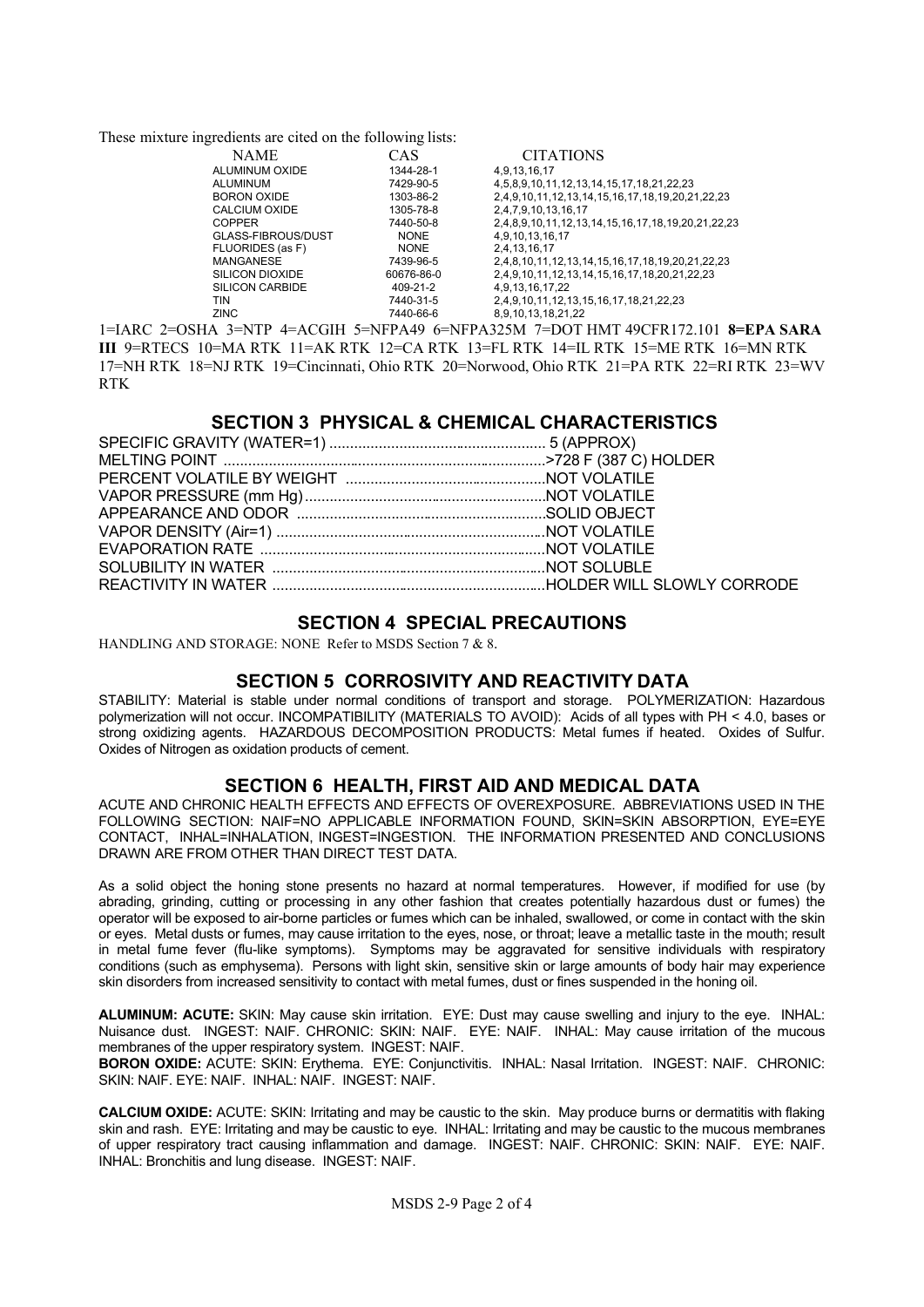**COPPER: ACUTE: SKIN: Changes causing hard or horny skin located on the hands and the soles of the feet has been reported. Copper salts may cause skin irritation (itching, redness and dermatitis). EYE: Copper salts may cause swelling, ulceration and cloudy cornea. INHAL: Melting, grinding, cutting of copper may produce fumes or dust exposure and breathing these fumes or dust may present health hazards. Fumes of copper may cause "Metal Fume Fever" with flu-like symptoms and skin and hair discoloration. Copper dust and fume may cause irritation of the upper respiratory tract, metallic taste in the mouth, and nausea. INGEST: Salts of copper act as irritants producing salivation, nausea, vomiting, stomach pain, bleeding stomach inflammation and diarrhea. CHRONIC: SKIN: NAIF. EYE: NAIF. INHAL: Ulceration with perforation of the nasal septum. INGEST: Individuals with Wilson's disease (hepatolenticular degeneration) can experience fatal intoxication.**

**FLUORIDES: ACUTE: SKIN: May cause skin irritation. EYE: May cause eye irritation. INHAL: Irritating to the mucous membranes and lungs. INGEST: Nausea, vomiting, abdominal cramps, and diarrhea. CHRONIC: SKIN: Can cause systemic effects of fluoride poisoning by absorption through the skin. EYE: NAIF. INHAL: Nosebleeds and sinus trouble. Inhalation of excessive concentration of elemental Fluorine can cause irreparable damage to the lungs and death. INGEST: Large doses produce central nervous system involvement with twitching of muscle groups, convulsions and coma. Fluorides are retained in bone, and excessive intake may result in an bone disease that is recognizable by x-ray.**

**CURED PHENOL FORMALDEHYDE RESIN: ACUTE: SKIN: NAIF. EYE: Dust may irritate eyes. INHAL: Nuisance particulate. INGEST: NAIF. CHRONIC:: SKIN: Excessive concentration of dust may cause skin sensitization. EYE: NAIF. INHAL: Excessive concentration of dust may cause airway obstruction. INGEST: NAIF.**

**SILICON DIOXIDE: ACUTE: SKIN: Dust may irritate skin. EYE: Dust may irritate eyes. INHAL: Coughing, wheezing, shortness of breath and impaired breathing. IARC- Animal inadequate evidence, Human inadequate evidence, Group 2A., Known to the state of California to cause cancer. INGEST: NAIF. CHRONIC: SKIN: NAIF. EYE: NAIF. INHAL: Silicosis, a progressive lung disease. INGEST: NAIF.**

**GLASS, FIBROUS OR DUST: ACUTE: SKIN: May cause skin irritation. EYE: May cause eye irritation. INHAL: May irritate the upper respiratory tract. INGEST: NAIF CHRONIC: SKIN: NAIF. EYE: NAIF. INHAL: Fibers smaller than 3.5 u m. have the ability to penetrate to the air cells of the lung. INGEST: NAIF.**

**SILICON CARBIDE: ACUTE: SKIN: Dust may irritate skin. EYE: Dust may irritate eyes. INHAL: Nuisance particulate. INGEST: NAIF. CHRONIC: SKIN: NAIF. EYE: NAIF. INHAL: Progressive lung disease. INGEST: NAIF.**

**ALUNDUM: ACUTE: SKIN: NAIF. EYE: Dust may irritate eyes. INHAL: Nuisance particulate. INGEST: NAIF. CHRONIC:: SKIN: NAIF. EYE: NAIF. INHAL: NAIF. INGEST: NAIF.**

**TIN: ACUTE: SKIN: May cause skin irritation. EYE: May irritate eyes. INHAL: May irritate the mucous membranes. INGEST: Literature reports the toxicity is low. CHRONIC:SKIN: NAIF. EYE: NAIF. INHAL: Exposure to the dust or fumes of tin oxide can result in a benign lung disease called stannosis. No tissue reaction or breathing disorder has been associated with this lung condition. INGEST: NAIF.**

**MANGANESE: ACUTE: SKIN: NAIF. EYE: May cause slight eye irritation. INHAL: Can cause bronchitis and inflammation of lung. Early symptoms of Manganese poisoning include lack of coordination, apathy, anorexia, headache and spasms. Freshly formed fumes can cause fever and chills similar to the flu. INGEST: Early symptoms of Manganese poisoning include lack of coordination, apathy, anorexia, headache and spasms. CHRONIC: SKIN: NAIF. EYE: NAIF. INHAL/INGEST: Manganese poisoning is not fatal but may present a large range of nervous system disorders that vary among individuals. Advanced symptoms are similar to classical Parkinson's disease (tremor, muscular weakness, rigidity).**

**LITHIUM CARBONATE: ACUTE: SKIN: Probably irritating to the skin due to alkaline nature. Not absorbed through the skin.. EYE: Dust may irritate eyes due to alkaline nature. INHAL: Irritating to the respiratory tract. INGEST: Used as a therapeutic drug. Overdoses have resulted in nervous system effects. CHRONIC: SKIN: NAIF. EYE: NAIF. INHAL: NAIF. INGEST: Chronic effects on the kidney, heart and thyroid have resulted from excessive therapeutic exposure to lithium compounds. These exposure levels are not applicable to an occupational setting.**

#### **EMERGENCY FIRST AID**

**INHALATION: Remove to fresh air. If not breathing, begin mouth to mouth resuscitation. Seek medical attention. EYE CONTACT: Remove contact lenses (if wearing) and flush eyes with water to remove particulates. Seek medical attention to check for possible irritation. SKIN CONTACT: Brush off excess dust. Wash hands with mild non-abrasive soap and water. INGESTION: Seek medical attention.**

## **SECTION 7 HANDLING, STORAGE AND USE PROCEDURES**

**NORMAL STORAGE AND HANDLING: No special procedures required. NORMAL USE: Practice good personal hygiene while honing. Wash hands thoroughly to remove honing oil and microscopic particles of metal debris (suspended in the oil) before touching other parts of the body, food, drinks or smoking to avoid exposure to metal fines. Refer to acute health effects-Section 6. STEPS TO BE TAKEN IN CASE OF LEAKS OR SPILLS: Treat chips or dust as metal alloys. WASTE DISPOSAL METHODS: Used honing stones are classified by the EPA as "scrap metal" and are not subject to regulation under 40 CFR parts 262-266 or part 270 or part 124 and are not subject to the notification requirements of Section 3010 of RCRA. Dispose of in accordance with applicable federal, state and local laws, regulations, rules, orders and ordinances. Ref. 40 CFR 261.6 (a)(3)(iv).**

# **SECTION 8 PERSONAL PROTECTION INFORMATION**

**MSDS 2-9 Page 3 of 4**